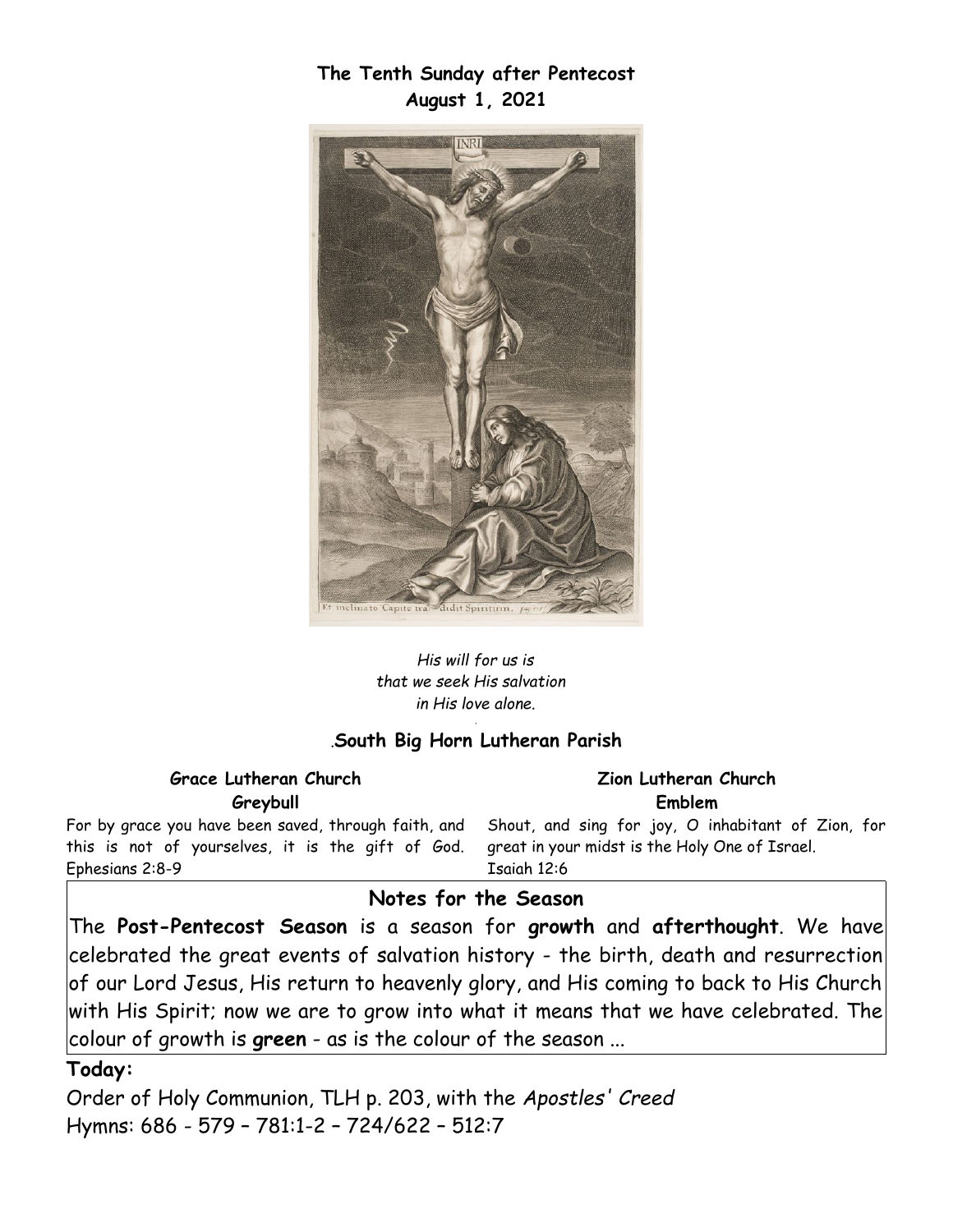#### **About Holy Communion**

In the Sacrament we are made one with the risen Christ, and with each other. According to Holy Scripture, oneness in faith and confession is a precondition for such unity. As such, only Christians who share our faith and confession, and who therefore belong to congregations in the fellowship of the Lutheran Church-Missouri Synod, will commune in our church. **Visitors wishing to receive the sacrament** please speak with Pastor prior to the service. We ask that our guests be respectful of our faith. **We sincerely welcome our visitors**; we assure you that we uphold this practice *also* out of concern for *your* spiritual welfare, and that our Pastor would love to study Scripture with you and help you embrace the full counsel of God, so that we can celebrate the Sacrament in a manner pleasing to God and beneficial for us all.

## **Just so we do not forget:**

### *How is God's will done?*

God's will is done when He breaks and hinders every evil plan and purpose of the devil, the world, and our sinful nature, which do not want us to hallow God's name or let His Kingdom come,

and when He strengthens and keeps us firm in His Word and faith until we die.

This is His good and gracious will. *Of the Small Catechism*

# **This is our faith** *– from the Confessions of our Church*

Beside this, there is also a false worship and extreme idolatry, which we have practiced up to now. This is also still common in the world. All churchly orders are founded on it. It concerns the conscience alone, which seeks help, consolation, and  $|$ salvation in its own works. This conscience imagines it can wrestle heaven away from $|$ God and thinks about how many requests it has made, how often it has fasted, celebrated Mass, and so on. Upon such things it depends and boasts, as though unwilling to receive anything from God as a gift. For it wants to earn or merit heaven with abundant works. The conscience acts as though God must serve us and is our debtor, and we are His liege lords. What is this but reducing God to an idol—indeed, an apple-god—and elevating and regarding ourselves as God? *Of the Large Catechism* **Services of penitence and prayer** are held at Grace on Friday nights at 7 pm. in response to the Wuhan Virus and other current threats to the peace and freedom of the Church of Christ, and the well-being of people in the country and in the

community.

**Saturday Evening Communion Worship** at Grace upon request. Please call the Parsonage by Friday evening if you wish to attend.